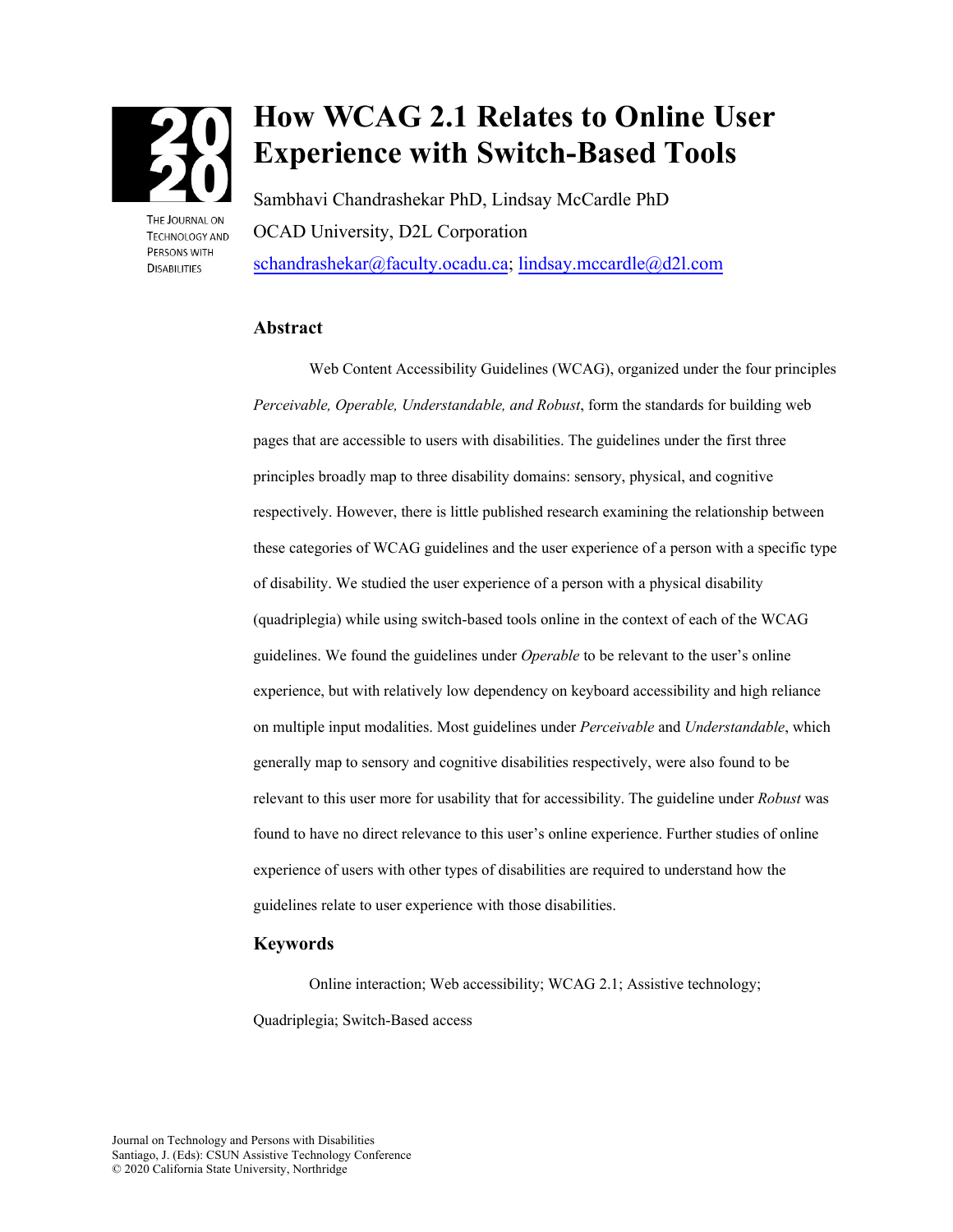## **Introduction**

Web accessibility for people with disabilities is receiving increasing attention, with more countries passing digital accessibility regulations. Recent examples include the European Union (EU Accessibility Directive) and Canada (Accessible Canada Act). More than 20 countries, including the EU and Canada, have chosen the Web Content Accessibility Guidelines (WCAG) published by the World Wide Web Consortium (W3C) as the standards underlying their accessibility regulations (Powermapper). WCAG 2.1, the current W3C standards, contain 13 guidelines divided into four principles: *Perceivable, Operable, Understandable, and Robust*. Each guideline is supported by success criteria at three levels of increasing accessibility: A, AA, and AAA. Each success criterion contains techniques to verify whether or not a particular web feature meets the criterion.

The guidelines under the first three principles, *Perceivable, Operable, and Understandable,* broadly map to disability-related needs in the sensory, physical, and cognitive domains. In the absence of studies involving people with disabilities, this mapping tends to guide approaches to design and development aimed at catering to diverse disabilities. In other words, the tendency would be to focus on the guidelines under *Perceivable* while designing for people with sensory disabilities, and so on. This paper presents a research-based understanding of the relationship between the guidelines and the needs of a person with a physical disability using switch-based access tools. A switch is an assistive technology primarily used by people with motor impairments to access and control computers, smartphones, and gadgets (Access Lab.) Switch-based tools map UI actions to a hardware or software device that can be manipulated using a body part or extension.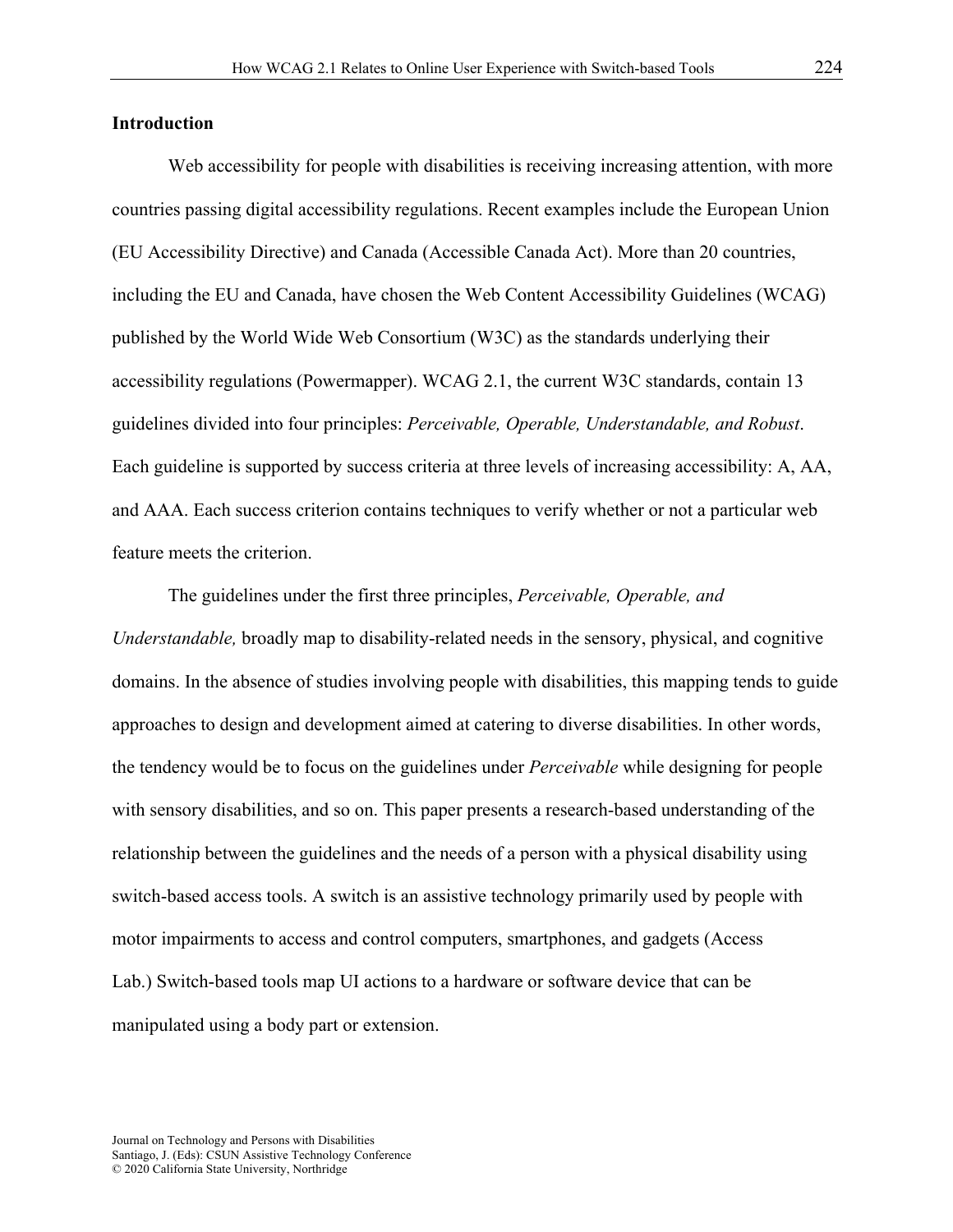Typically, software companies that focus on regulatory accessibility compliance test their products for accessibility after they are developed. On the other hand, companies who embrace an inclusive mindset about enabling people with disabilities to use their products adopt an inclusive approach to design and development by building the guidelines into their development process and by involving people with disabilities wherever needed.

D2L Corporation (D2L), vendor of the Brightspace Learning Management System (LMS), is a company that adopts an inclusive design and development approach to deliver great user experience to learners and instructors with disabilities. We integrate WCAG 2.1 standards into our processes and work with users with different disabilities to consult with and test our products. Our partner, Fable Tech Labs (Fable), offers the services of a community of users with disabilities via their cloud-based testing platform. Inspired by our work with Fable community members using a variety of assistive technologies (ATs), we undertook a case study to examine the relationship between the 13 WCAG 2.1 guidelines and the online experience of a quadriplegic Fable member who used switch-based access tools.

Cooper et al. (2012) argued that accessibility lies in the relation between the user and the website, which is always contextually situated and that taking into account the user experience is critical to improving accessibility. Aizpurua, Harper, and Vigo (2016) focused on experience of screen-reader users exploring restaurant websites. Results suggested the websites that met more WCAG guidelines were perceived as more accessible by users and, in turn, websites perceived as more accessible related to a more positive user experience. However, to our knowledge, little research has examined the relationship between meeting specific WCAG guidelines and providing positive user experience for users with specific disability types. More research is needed in this area. In this context, we attempted to answer the following research question: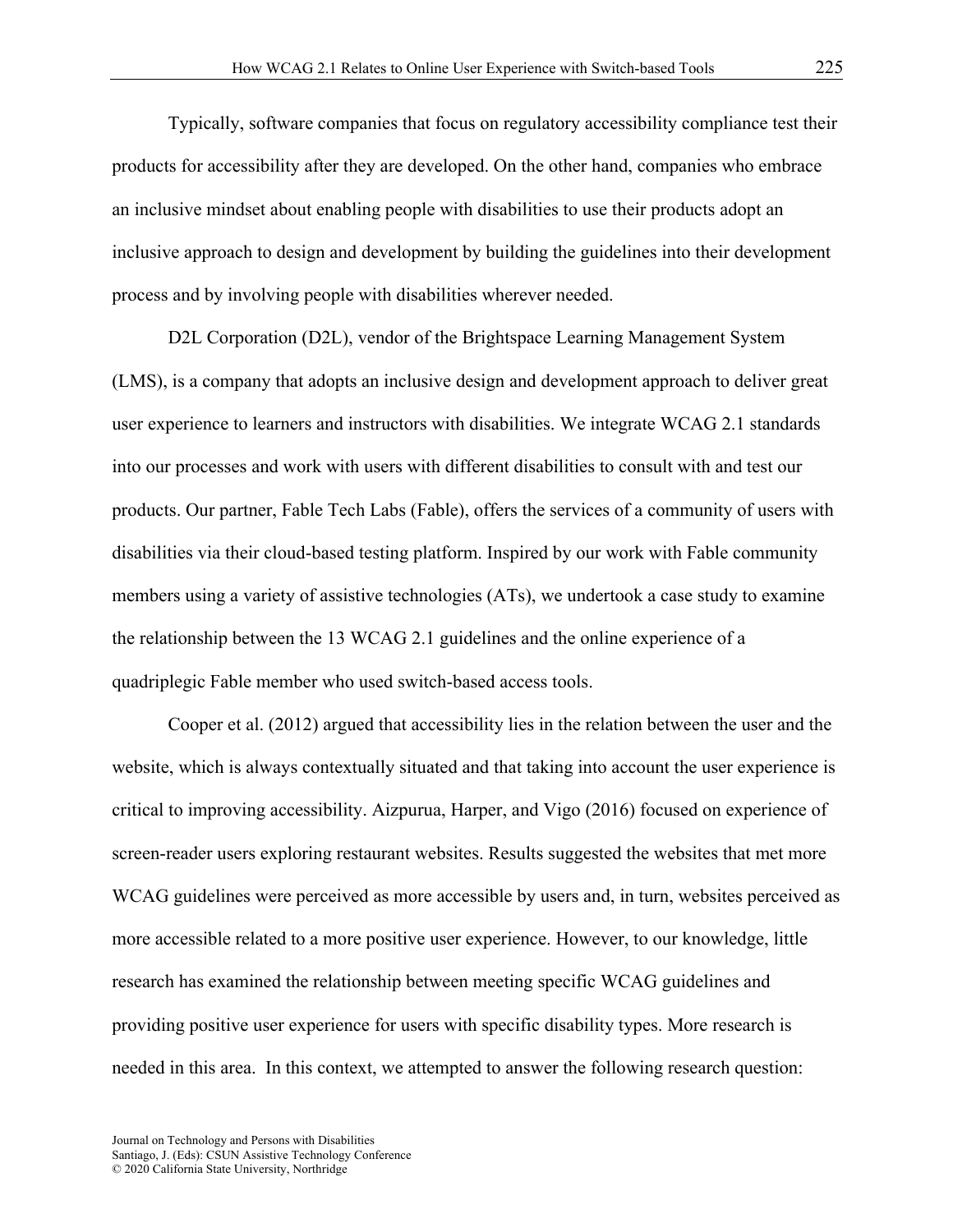# **How do WCAG 2.1 guidelines relate to the online experience of a user with a physical disability who primarily uses switch-based tools for online access?**

## *Participant profile*

The participant in this case study is a Fable community member called Janet (pseudonym) with a physical disability. Due to an accident over a decade ago, Janet lost sensations below her shoulders and lives with quadriplegia. She has good sensory and cognitive abilities. Janet spends more than 10 hours per day online, reading magazines and novels, banking, shopping, and organizing. She perceives herself as an Internet user "somewhere between average and expert" and more expert with her computer technologies than the Internet.

Janet worked steadily over the years since the accident to discover and master technologies that now enable her to efficiently use her smart phone, computer, and the Internet. She put together her own unique set of technologies that provide her the necessary access, redundancy, and efficiency. She uses the following assistive technologies for online access: two onscreen switches (Dwell Click<sup>®</sup> and Dragger<sup>®</sup>); an onscreen keyboard; a head mouse; a hardware switch device (Sip-and-Puff), and Dragon Naturally Speaking<sup>®</sup> (Dragon) software for speech input.



|                 | ate <i>i</i> s on-screen Keyboard                                             | $\mathbf{u}$       | $\cdots$ |                |              | п            | $\Box$<br><b>Sec.</b> | $\times$ |
|-----------------|-------------------------------------------------------------------------------|--------------------|----------|----------------|--------------|--------------|-----------------------|----------|
|                 |                                                                               |                    |          | в              |              |              |                       |          |
| Title.          | Ex $1 \t2 \t3 \t4 \t5 \t6 \t7 \t8 \t9 \t0 \t$ $\textcircled{1}$ Home PgUp Nav |                    |          |                |              |              |                       |          |
|                 | Tabqwertyuiop <sub>ij</sub> Del                                               |                    |          |                |              | End PgDn     |                       | My Up    |
| $\sigma^0$<br>ŵ | Caps                                                                          | as df ghjkl. Enter |          |                |              | Insert Pause |                       | My Dn    |
|                 | Shift                                                                         | zxcvbnm            |          |                | $\sim$ Shift |              | PrtScn ScrLk Dock     |          |
|                 | Fn cat <b>E</b> Alt                                                           |                    |          | Alt an < V > m |              |              | Options Help Fade     |          |

Fig. 1. Sip-and-Puff Device and Onscreen Keyboard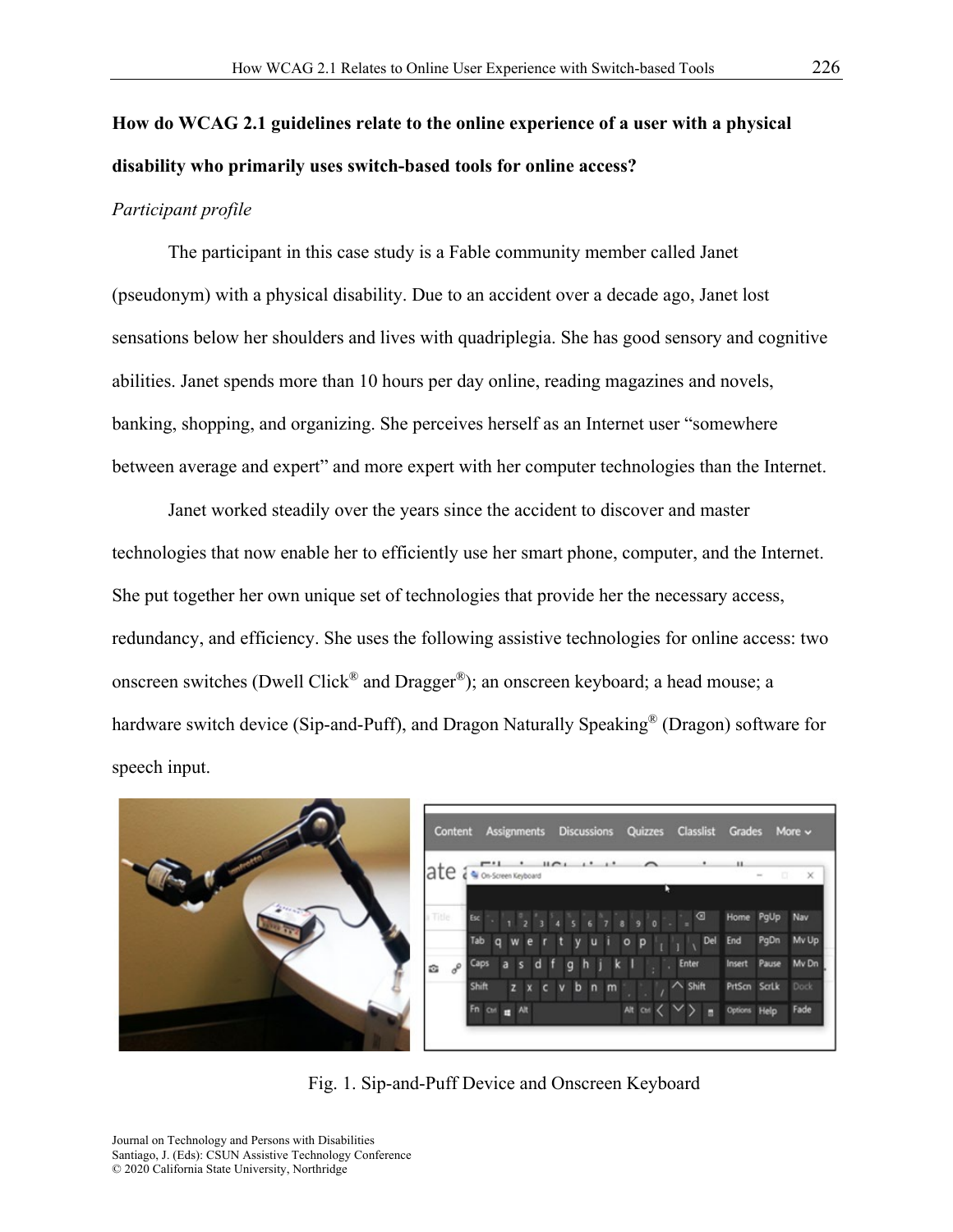Janet uses a combination of tools to be able to surf the web and do things with her computer. She wears a pair of glasses that don't have lenses in them; but they have a little reflective dot in the center. And that little reflective dot is picked up by Janet's head mouse, which sits on top of her computer. She moves and positions the mouse cursor by moving her head*.* To click / highlight / drag, she uses either a physical Sip-and-Puff switch or an onscreen switch. She has two onscreen switch programs. One is called Dragger® and one's called Dwell Clicker<sup>®</sup>. The onscreen switches have buttons for left/right/double click are selected by dwelling (or hovering) on them with the mouse. The Sip-and-Puff switch is operated by sipping or blowing through the straw attached to it to simulate right and left click respectively. Janet uses an onscreen keyboard to input text, numbers, etc. while using the computer. She also uses a speech input software called Dragon Naturally Speaking<sup>®</sup> for dictating larger chunks of text.

A quick search for contemporary information on technologies used by individuals who are quadriplegic revealed that the technologies used by Janet are comparable. Some examples of other quadriplegics using technology are at: [https://www.youtube.com/watch?v=kVjCTF\\_vqbU;](https://www.youtube.com/watch?v=kVjCTF_vqbU) and [https://www.youtube.com/watch?v=SwDbh0S0QtE.](https://www.youtube.com/watch?v=SwDbh0S0QtE)

#### *Approach and Methods*

We chose a single case study approach for our research. Given a case study is bounded or described within parameters (Yin, 1994, 37), it allowed us to focus on the experience of one person, which was set in a real-life context. We observed Janet's experiences with her technologies with no experimental manipulation. Case study can be used in an exploratory manner to generate new ideas to be tested using other methods later (Mariano, 2000, 82) which aligned to our exploratory purpose.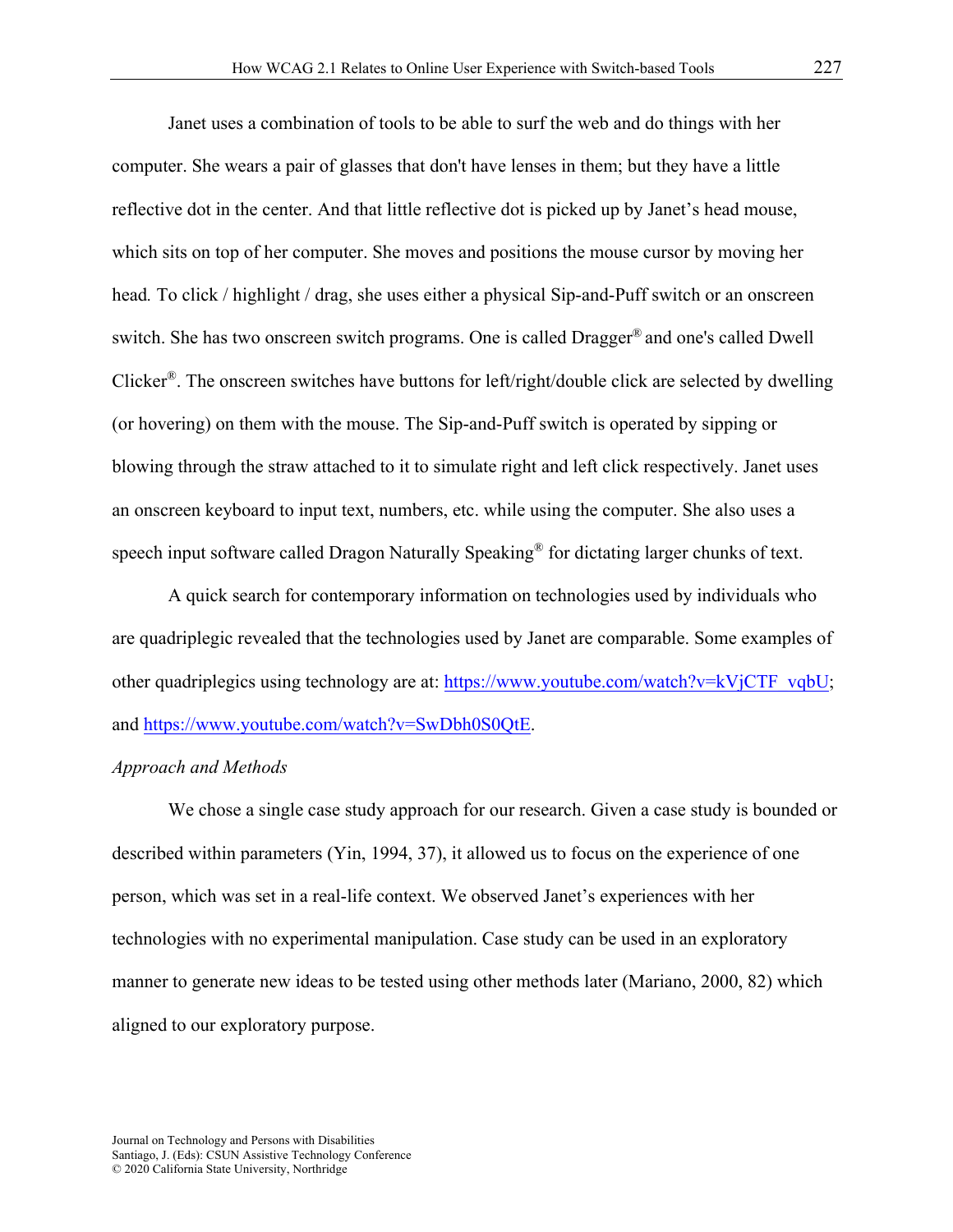We used two methods for data collection: (1) participant observation with think-aloud during sessions of technology use, and (2) in-depth interviews. The data collection protocol included the following: (a) initial semi-structured interview to understand how Janet works online using her assistive technologies; (b) a second semi-structured interview to go over the WCAG 2.1 AA success criteria; (c) an online session with tasks focused on success criteria Janet previously identified as relevant; and (d) a final debrief interview.

Interviews and online sessions were conducted over Fable's platform using Zoom® video conferencing tool. Data collection was through audio/video recording of the interviews and sessions; interviewer/observer notes; and relevant secondary research. A transcript of the recordings from interviews and online sessions was provided to Janet for member checking and validation so as to enhance the credibility, and thereby the trustworthiness, of the research.

All data gathered were reduced to text format and analyzed using qualitative data analysis methods. We began with a set of a priori tags based on the WCAG success criteria. We added new tags as we identified emotions, attitudes, and thought processes. We coded independently and then met to discuss and resolve discrepancies.

#### *Results*

Our analysis of Janet's online user experience in relation to the WCAG 2.1 guidelines is presented in Table 1. We represented the relevance of each guideline in terms of one of these three indicators: (a) *relevant*, the guideline holds a strong relationship with the user's online experience; (b) *helpful*, although the guideline is not directly relevant, the user finds it helpful; or (c) *irrelevant*, the guideline does not hold any relationship with the user's online experience.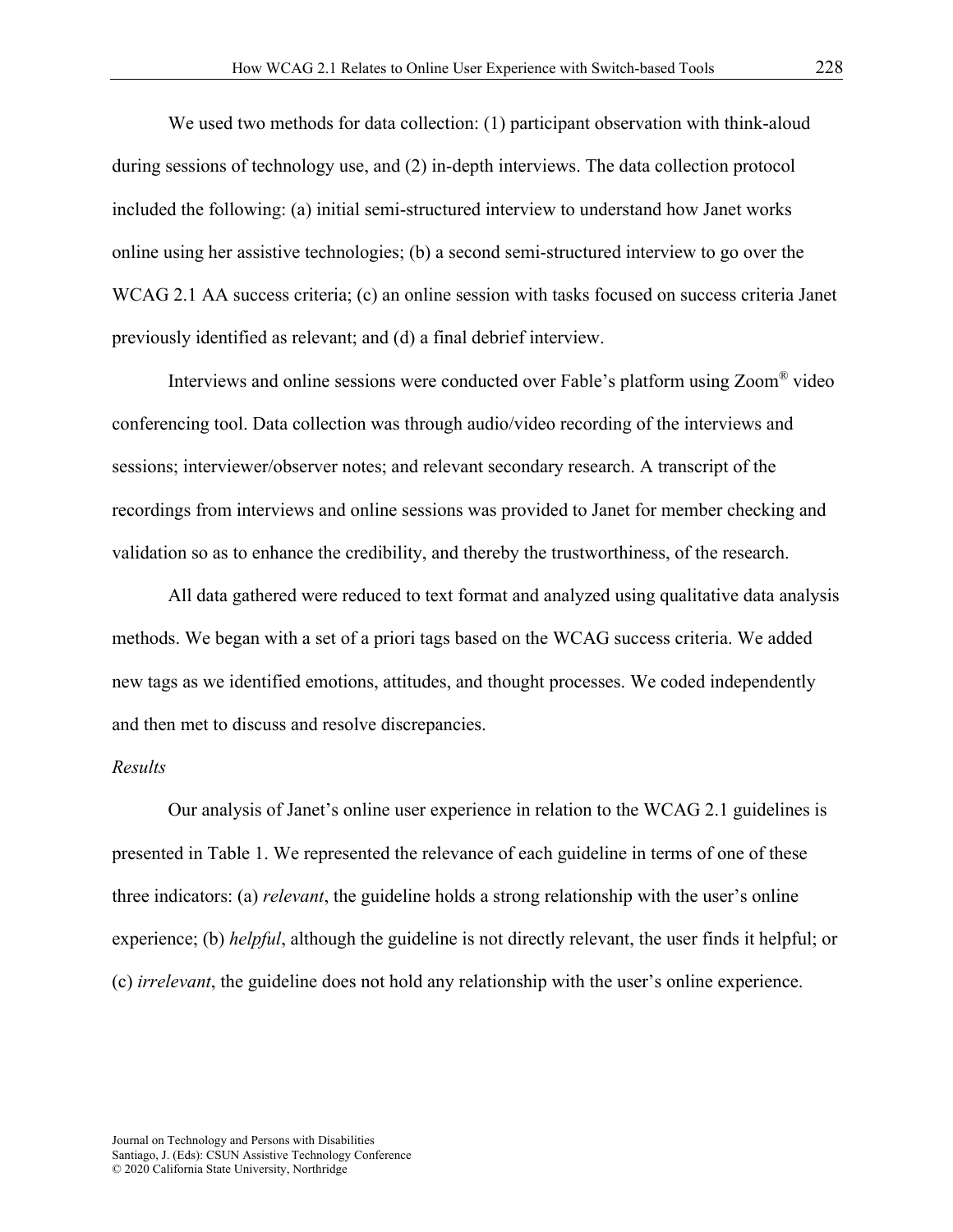| Principle      | Guideline<br>Relevance        |            | <b>Supporting Evidence</b>                                                                                                                                                                                                                                                                                                                                                                                                                                                                                                 |  |
|----------------|-------------------------------|------------|----------------------------------------------------------------------------------------------------------------------------------------------------------------------------------------------------------------------------------------------------------------------------------------------------------------------------------------------------------------------------------------------------------------------------------------------------------------------------------------------------------------------------|--|
| 1. Perceivable | 1.1 Text<br>alternatives      | Helpful    | • "Alt text is helpful when images load slowly."                                                                                                                                                                                                                                                                                                                                                                                                                                                                           |  |
| 1. Perceivable | 1.2 Time-based<br>media       | Helpful    | • Video/audio transcripts are helpful to browse<br>through quickly or search for a specific text<br>string.<br>• Closed Captions are helpful if there is<br>background noise or for shows with strong<br>language accents.                                                                                                                                                                                                                                                                                                 |  |
| 1. Perceivable | 1.3 Adaptable                 | Relevant   | • Autofill is very useful to avoid filling in<br>passwords; typing special characters is<br>strenuous.                                                                                                                                                                                                                                                                                                                                                                                                                     |  |
| 1. Perceivable | 1.4<br>Distinguishable        | Relevant   | • Text contrast $&$ font magnification are very<br>important because all reading is onscreen.<br>• Pop-up menus that hover on focus and<br>disappear when the mouse is moved are<br>inaccessible. "Brightspace menus stay put.<br>They are accessible."<br>• Narrow scroll bars that animate with the<br>mouse and disappear when mouse is moved<br>away are problematic. "Brightspace scroll bars<br>are good."<br>• Hovering over some ads start playing<br>audio/video on hovering. These are often tricky<br>to close. |  |
| 2. Operable    | 2.1 Keyboard<br>accessibility | Helpful    | • Doesn't use solely keyboard navigation<br>because with her set tech up, she needs the<br>mouse to click on the keyboard and the controls<br>anyway.                                                                                                                                                                                                                                                                                                                                                                      |  |
| 2. Operable    | 2.2 Enough<br>Time            | Relevant   | • Being signed out and having to sign back in<br>requires typing special characters, which is<br>tedious with the onscreen keyboard.                                                                                                                                                                                                                                                                                                                                                                                       |  |
| 2. Operable    | 2.3 Seizure                   | Irrelevant | • Not affected                                                                                                                                                                                                                                                                                                                                                                                                                                                                                                             |  |
| 2. Operable    | 2.4 Navigable                 | Helpful    | • Focus highlighting shows the current cursor<br>spot.<br>• Headings provide a cue to content structure                                                                                                                                                                                                                                                                                                                                                                                                                    |  |

Table 1. WCAG Guidelines and their Relevance to Participant's User Experience

© 2020 California State University, Northridge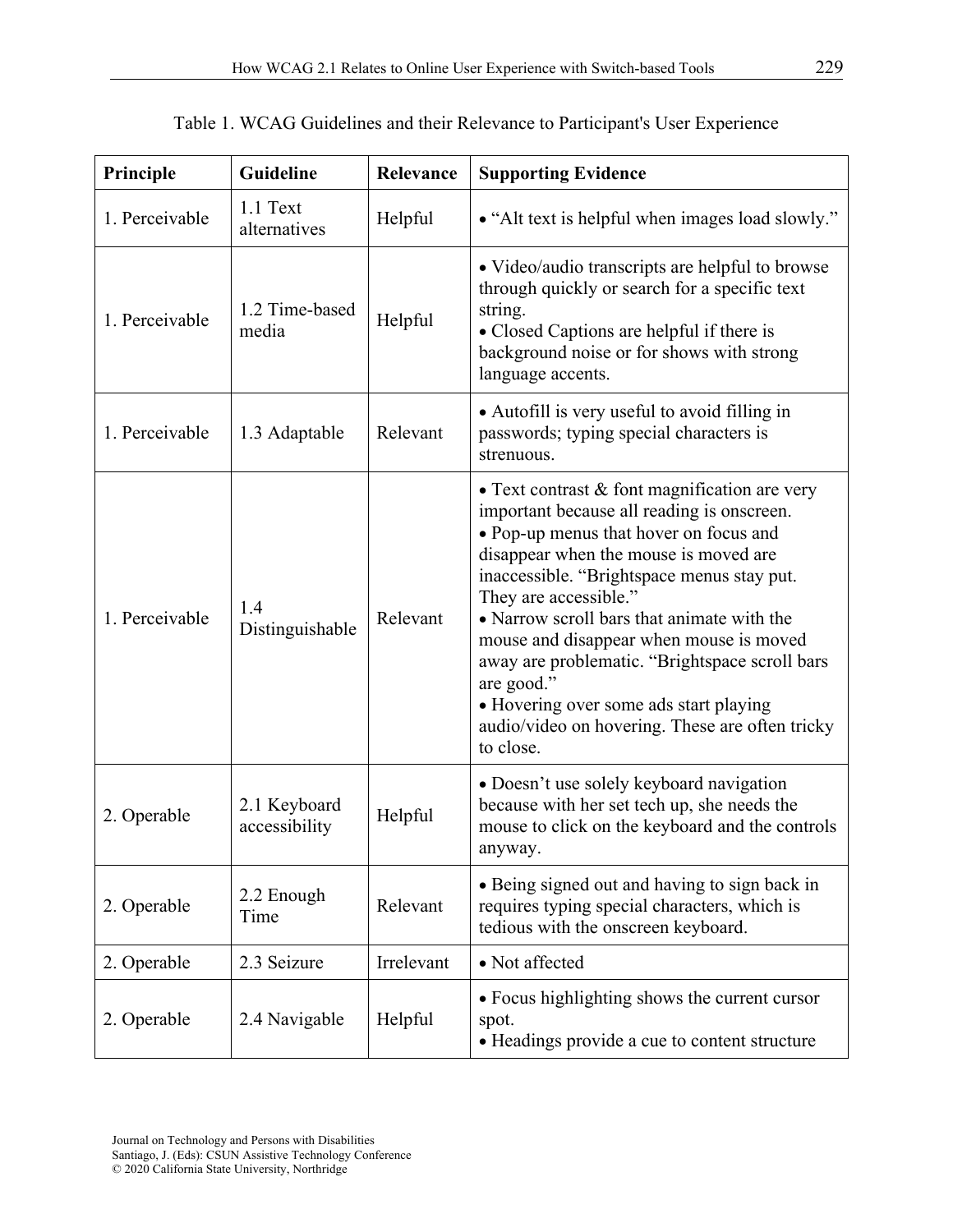| Principle            | Guideline               | Relevance  | <b>Supporting Evidence</b>                                                                                                                                                                                                                                                                                                                                                                                                                                                        |
|----------------------|-------------------------|------------|-----------------------------------------------------------------------------------------------------------------------------------------------------------------------------------------------------------------------------------------------------------------------------------------------------------------------------------------------------------------------------------------------------------------------------------------------------------------------------------|
| 2. Operable          | 2.5 Input<br>Modalities | Relevant   | • Multiple modalities are essential. "Head<br>mouse, microphone, and some sort of switch, I<br>call them a triad of essential technologies"<br>• Needs sip-and-puff device for accessibility for<br>login, when the software switch is not yet<br>loaded.<br>• Janet uses two switch control software<br>programs (Dwell Clicker and Dragger) as<br>redundant options.<br>• To type, she uses both speech input using<br>Dragon Naturally Speaking® and the onscreen<br>keyboard. |
| 3.<br>Understandable | 3.1 Readable            | Relevant   | • Contextual glossary example from a New<br>York magazine website that shows up on the<br>side margin and does not vanish when mouse is<br>defocused.                                                                                                                                                                                                                                                                                                                             |
| 3.<br>Understandable | 3.2 Predictable         | Relevant   | • Consistency in navigation is important.<br>• Ability to search the page makes navigation<br>easy.                                                                                                                                                                                                                                                                                                                                                                               |
| 3.<br>Understandable | 3.3 Input<br>Assistance | Relevant   | • Returning to top and highlighting errors in<br>submission forms are useful in Brightspace.                                                                                                                                                                                                                                                                                                                                                                                      |
| 4. Robust            | 4.1 Compatible          | Irrelevant | • In Janet's view, this is irrelevant.                                                                                                                                                                                                                                                                                                                                                                                                                                            |

# **Discussion**

Analysis of the data presented in Table 1 revealed several interesting insights, which are discussed below under four sections based on the four WCAG principles: *Perceivable, Operable, Understandable, and Robust*.

**Perceivable**: There are four guidelines under this principle: *Text Alternatives, Timebased Media, Adaptable, and Distinguishable.* Of these, the guideline *Distinguishable* offered

the most significant outcome. Given Janet does not have any sensory disability, it is interesting that the requirement for adequate colour contrast under this guideline is found to be relevant to her online experience. However, this is because Janet spends 10 hours or more online every day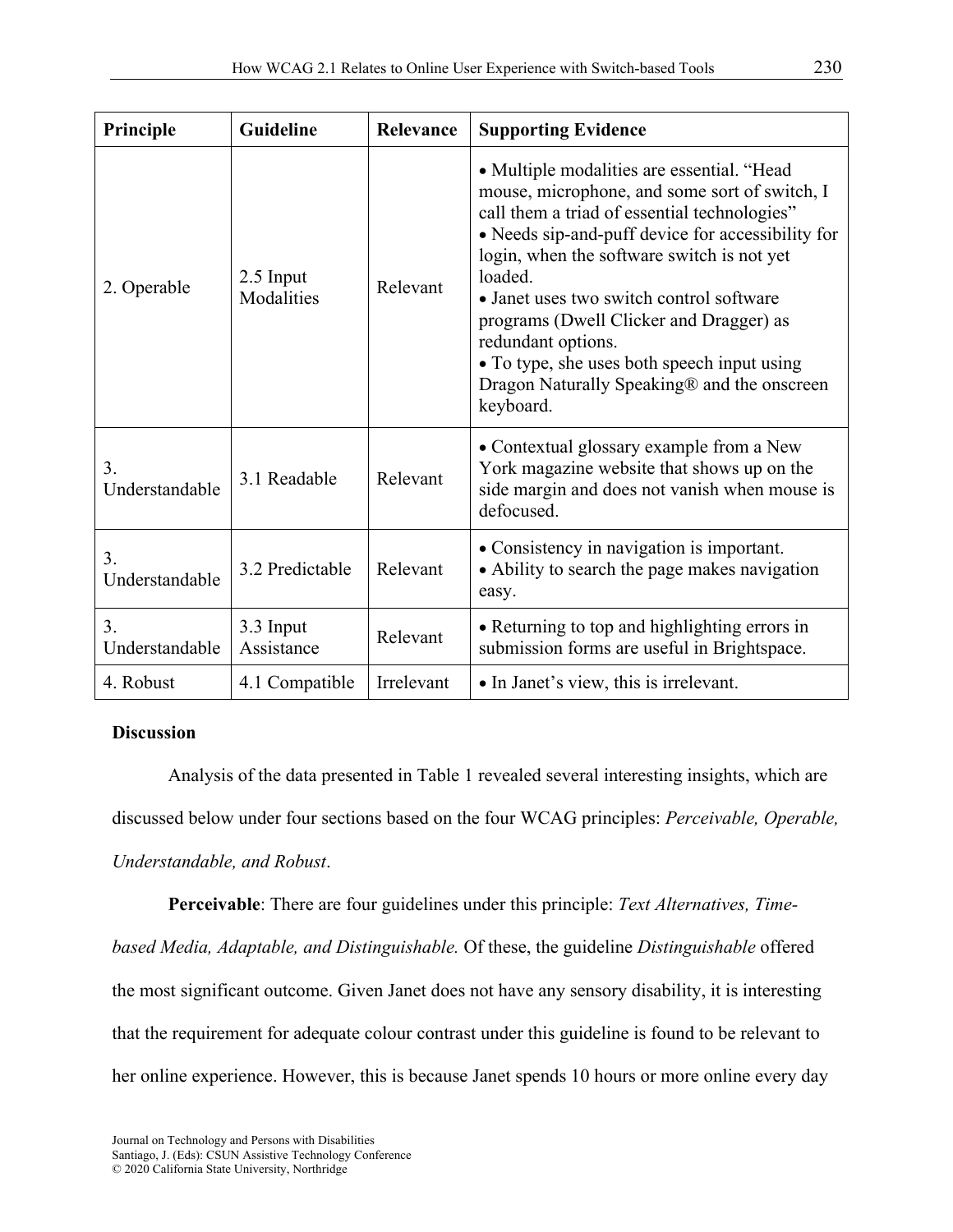and reads novels and long articles for school on the screen, sometimes for several hours at a stretch. Unless the colour contrast on the user interface is good, it gets tedious for her to read for more than 15 minutes. Websites that allow text size to be increased also make reading easier. In Janet's words, "*I would do anything I can to try and save my eyes a little and make it easier to avoid having to drive up closer to the screen.*"

Under the *Adaptable* guideline, Janet found the autofill feature to be very useful to avoid filling in passwords because typing special characters with the head mouse and onscreen keyboard can get very strenuous. With regard to *Text* Alternatives*,* Janet found alternative text for images useful and usable although not mandatory for accessibility. Likewise, under *Timebased Media*, Janet found captions for videos helpful and convenient even though not a necessity for accessibility*.*

**Operable**: This principle has five guidelines – *Keyboard Accessible, Enough Time, Seizure, Navigable, and Input Modalities*. A significant outcome of our study is that the *Keyboard Accessible* functionalities were not found to be relevant to Janet. She regularly uses a head mouse to click on controls and to use the onscreen keyboard, thus exploding the common myth that people with motor disabilities will not be able to use a mouse and will rely exclusively on the keyboard. Likewise, under the *Navigable* guideline, Janet found focus highlighting to show the current cursor spot helpful but did not see it as a critical requirement.

A second important outcome is the significant relevance of *Input Modalities*. In particular, Janet uses multiple input technologies: "*Head mouse, microphone, and some sort of switch, I call them a triad of essential technologies*." Janet sets herself up for success by negotiating her technologies and creating her own 'best practices'. She finds the Sip-and-Puff device **critical** for logging in because only after logging in the software switch tools can be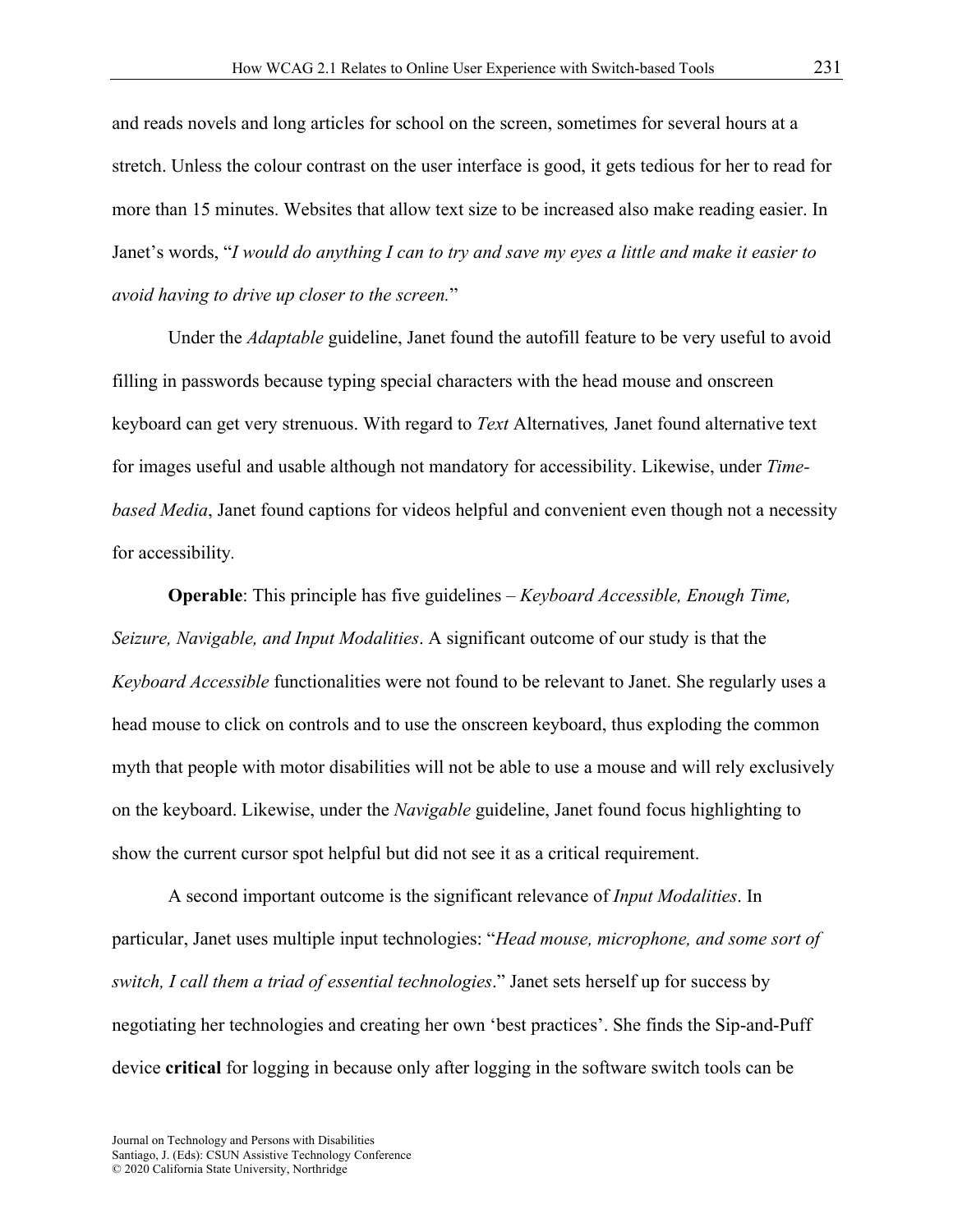loaded and accessed. Janet uses two switch control software programs (Dwell Clicker<sup>®</sup> and Dragger®) to allow for building in a much-required **redundancy**. When one software froze, or otherwise became unavailable, the other could be used. There was yet another interesting efficiency factor in having two software switches: "*One of my onscreen switches always loaded at the bottom of the screen every time my computer rebooted. That made it impossible for me to use it. And then, I just downloaded another switch that I don't like as much but when the computer reloads it is in a better spot of prominence. So, I use that to drag up the one I really want*." This is how Janet puts her software switches to innovative use.

Using a combination of speech input software and onscreen keyboard for typing also helps Janet improve input **efficiency**: "*I found that if I write using my voice and then do the editing with voice as well with commands like 'go to end of the document' and 'scratch that' then my voice gets a bit fatigued. So, I do most of editing with the onscreen keyboard*."

Janet found the *Enough Time* guideline relevant because being signed out and having to sign back in required typing special characters, which is tedious with the onscreen keyboard. *Seizure* was not found to be relevant.

**Understandable**: Janet found the three guidelines – *Readable, Predictable, and Input Assistance* under this principle to be relevant to her online experience. She found contextual glossaries provided on some websites to be relevant to making the content more easily *Readable*. She also found consistent navigation and having the search function on every page to be important for *Predictable* user experience. She found highlighting errors and being returned to the top when submitting forms to be useful forms of *Input Assistance*. While these guidelines would map more with cognitive needs, our study shows these needs to be important for a person with physical disability as well.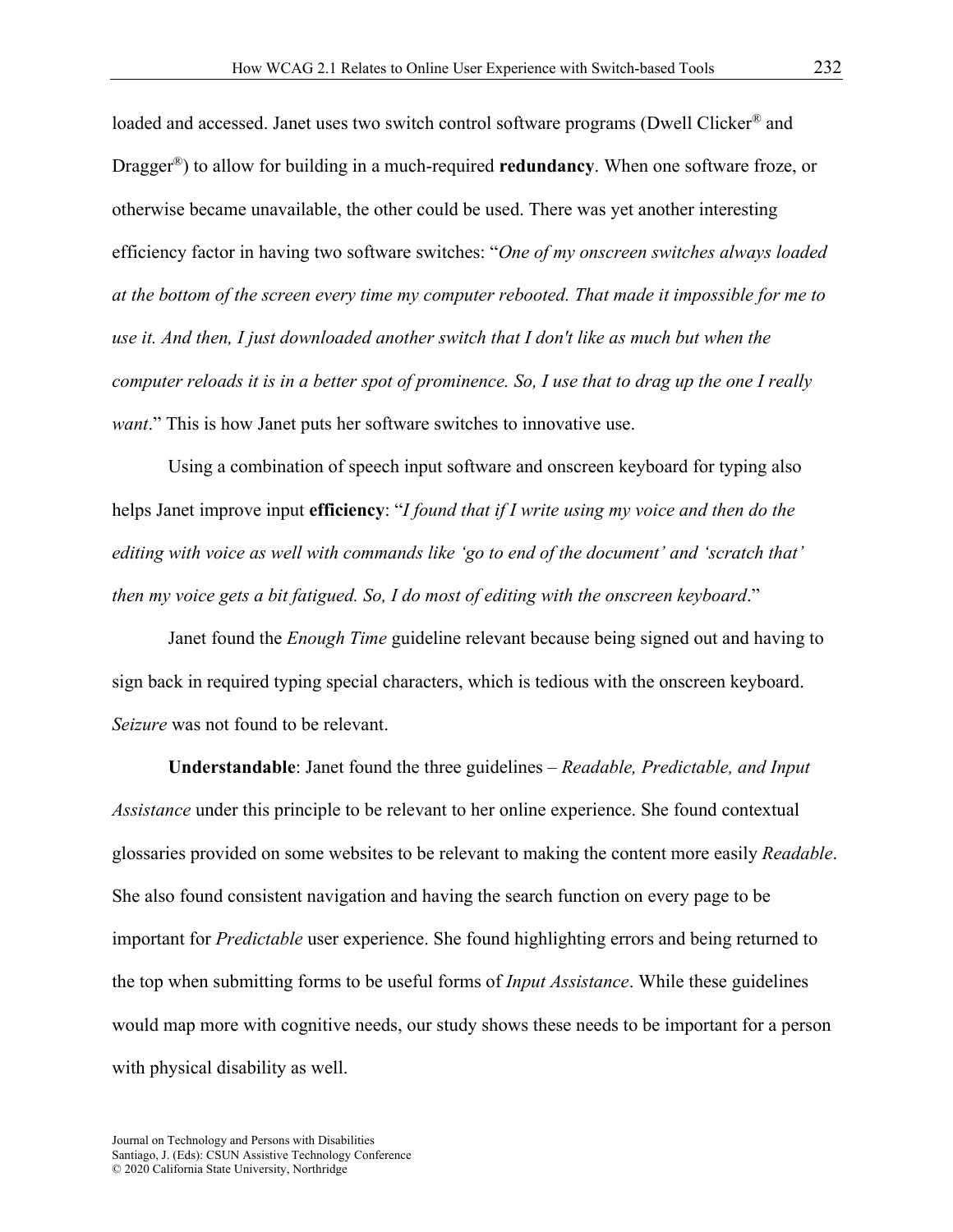**Robust**: This fourth WCAG principle has one guideline *Compatibility,* which is about ensuring that the underlying code adheres to software standards so as to ensure interoperability of assistive technologies with web pages. Janet did not find this guideline under Robust to be relevant. This is understandable because *Compatibility* is a factor that works in the background to ensure that her assistive technologies work well with web pages.

#### *Attitude towards technology*

Working with users with disabilities also uncovers other interesting and related facts about them such as their attitude towards technology. Janet holds a healthy and daring attitude towards technology: "*I'm not afraid to mess up; it's not the end of the world*," she says. When it comes to managing the technologies, she is comfortable with "*jumping in, making mistakes and figuring out how to fix it*." She knows that "*there is always a workaround*.*"* When faced with a problem, most of the time she is able to find a different method of input and, sort of, feel protected and confident that there's usually always a way to get out of any sort of problem or glitch. She usually feels *"comfortable fixing things wherever possible."* Everything tangible and physical for Janet is on her computer. At the same time, she does not want anything that tethers her to the computer with a cord. This is to afford her the freedom and flexibility of physical movement when needed.

#### **Conclusion**

Our paper presented a case study of a person living with quadriplegia, who primarily uses switch-based access tools. We examined her online experience through interview and hands-on tasks within the framework of the WCAG guidelines. The objective was to study how her user experience with online work, education, entertainment, and life management relates with WCAG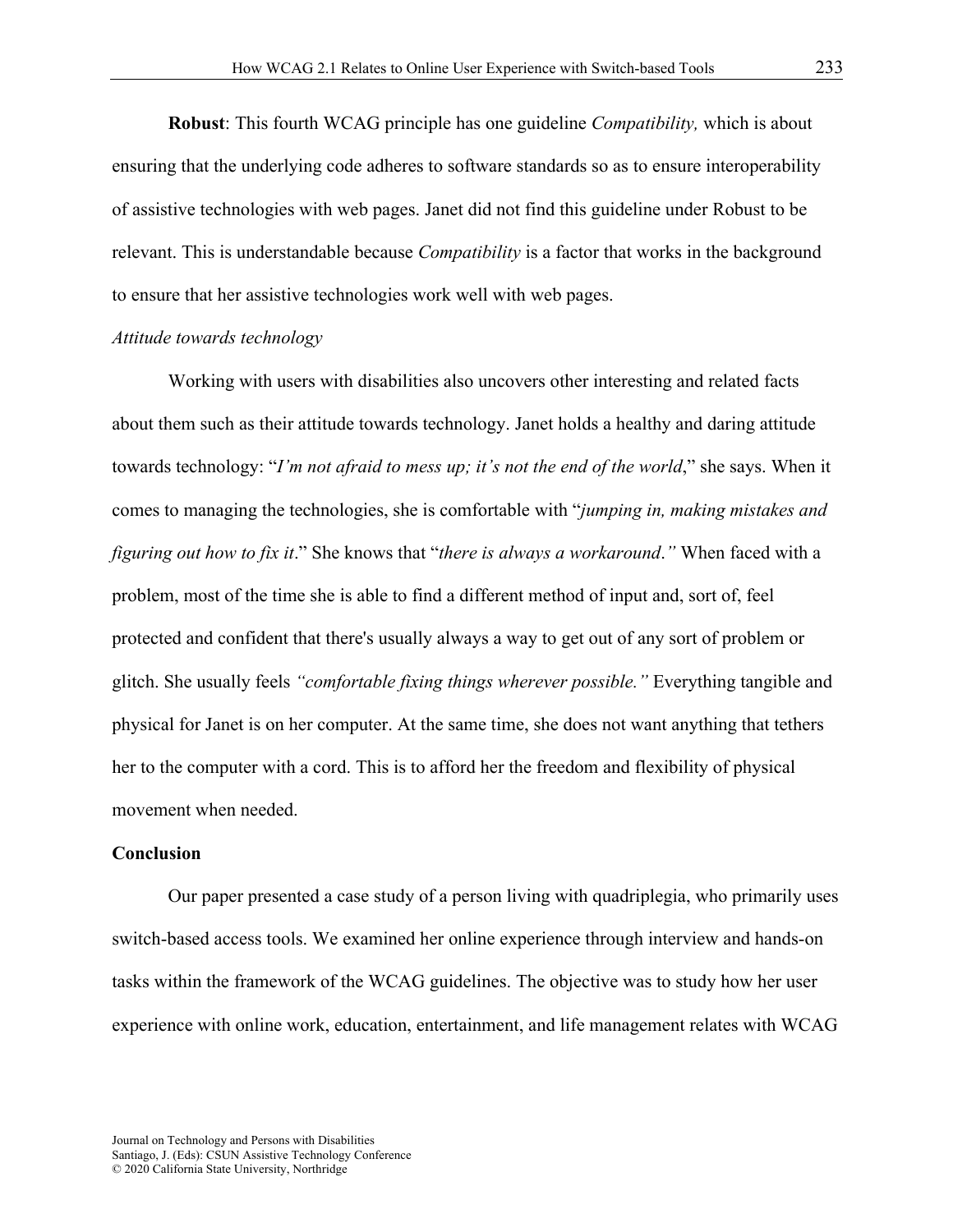guidelines. Brightspace LMS by D2L was used to conduct online tasks providing a specific situational context (Cooper et al., 2012).

We recorded and analyzed Janet's perceptions about WCAG criteria along with her online task journey data. The results showed significant overall relevance of WCAG guidelines to the user experience of the switch access user, including some surprising outcomes. We found the guidelines under the principle *Operable,* which theoretically maps with physical disabilities to be relevant to the user's online experience, but with a difference, in that there was relatively low dependency on keyboard accessibility and high reliance on multiple input modalities. Most guidelines under the principles *Perceivable* and *Understandable*, which broadly map with sensory and cognitive disabilities respectively, were also found to be relevant to this user for creating a positive user experience. Further studies with users with sensory and cognitive disabilities will help expand the matrix of relationship between the guidelines and user experience.

Overall, our work reaffirmed the importance of studying users with disabilities to gain better insights for creating more accessible user experiences rather than going by theoretical assumptions as implied by the WCAG guidelines. At D2L, we believe in enabling accessible learning by focusing on providing a great learning experience for people with disabilities rather than through mere implementation of WCAG guidelines.

W3C is leading the development of Silver Guidelines as the potential successor to the Web Content Accessibility Guidelines (WCAG). These guidelines are derived from research with people with disabilities. We believe there is a need for continued research examining user experience of people with disabilities to help guide new standards.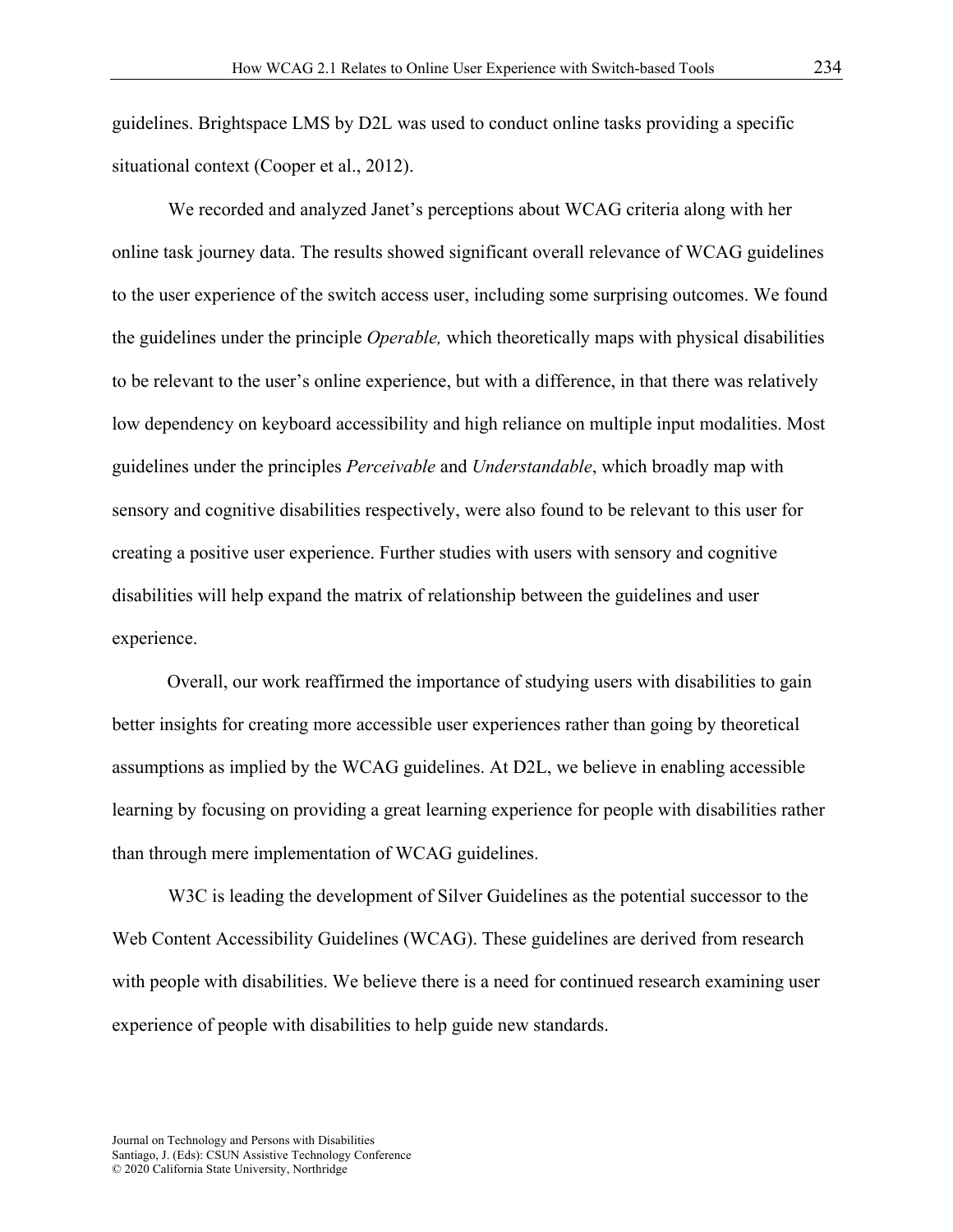# **Works Cited**

"Accessibility testing with users, on-demand." Fable Tech Labs, n.d.,

[https://www.makeitfable.com/.](https://www.makeitfable.com/)

- Aizpurua, Amaia, Simon Harper, and Markel Vigo. "Exploring the relationship between web accessibility and user experience." International Journal of Human-Computer Studies 91 (2016): 13-23.
- "Assistive Technologies The Switch." Access Lab, 19, February 2018, [https://axesslab.com/switches/.](https://axesslab.com/switches/)
- Cooper, Martyn, et al. "A challenge to web accessibility metrics and guidelines: putting people and processes first." (2012).

"Create inspired learning experiences." D2L Corporation, 2019, [https://www.d2l.com/.](https://www.d2l.com/)

"EU Directive on the Accessibility of Public Sector Websites and Mobile Applications." The Paciello Group, 2018, [https://developer.paciellogroup.com/blog/2018/04/eu-directive](https://developer.paciellogroup.com/blog/2018/04/eu-directive-on-the-accessibility-of-public-sector-websites-and-mobile-applications/)on-the-accessibility-of-public-sector-websites-and-mobile-applications/.

"Government accessibility standards and WCAG 2." Powermapper, 28 November 2017,

[https://www.powermapper.com/blog/government-accessibility-standards/.](https://www.powermapper.com/blog/government-accessibility-standards/)

- "Making an accessible Canada for persons with disabilities." Accessible Canada Act, 22 August 2019, [https://www.canada.ca/en/employment-social-development/programs/](https://www.canada.ca/en/employment-social-development/programs/accessible-people-disabilities.html) accessible-people-disabilities.html.
- Mariano, Carlos. "Case study: the method. Chapter 10. In P. Munhall & C. Oiler Boyd, Eds. Nursing Research. A Qualitative Perspective (2nd ed.)" Sudbury, MA: Jones and Bartlett Publishers, 2000. 311-337.